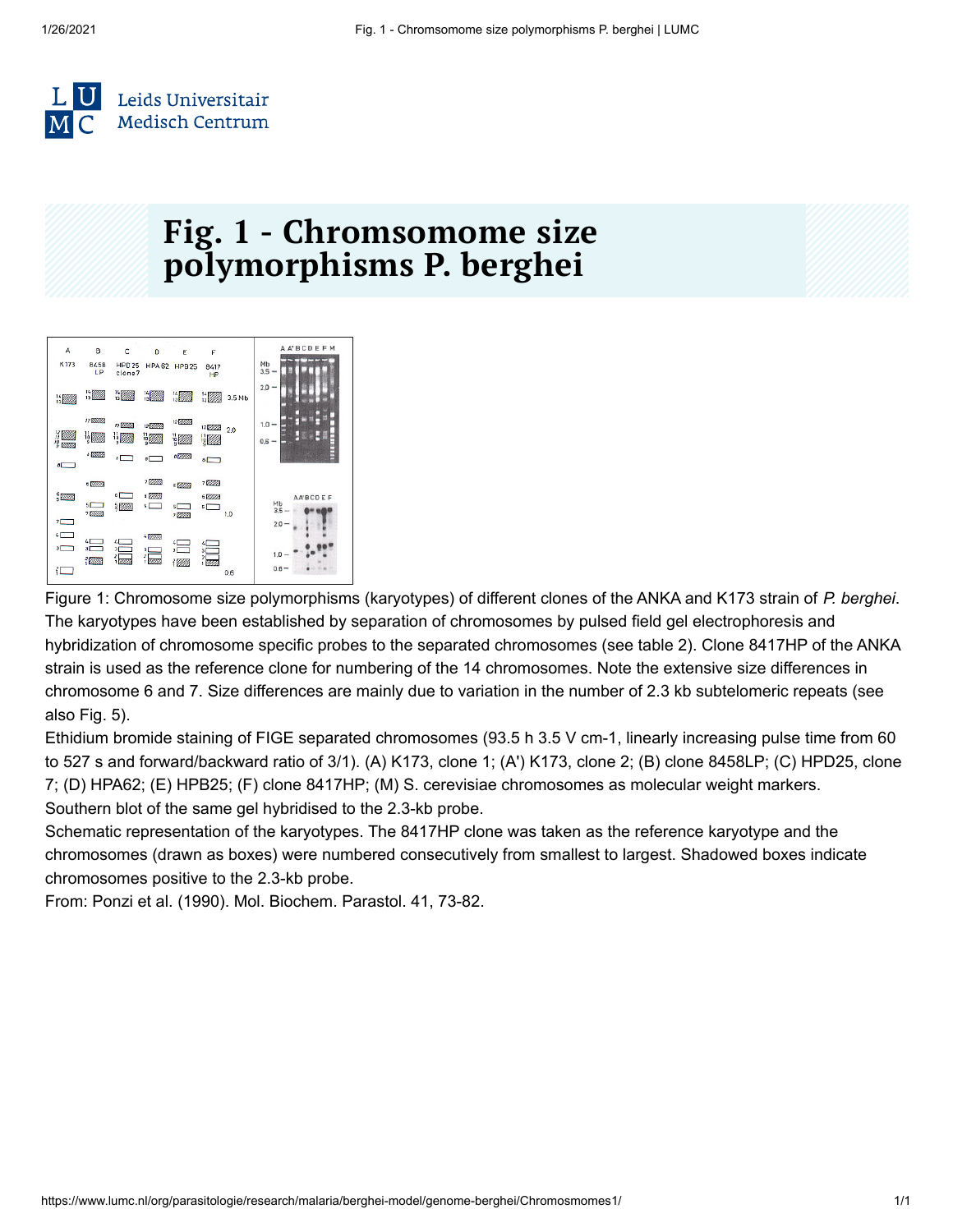

# **Fig. 2 - Size polymorphim chromosomes 5 and 7**



Figure 2: Size polymorphisms in chromosome 5 and 7 in different clones of the ANKA strain as shown by ethidium-bromide staining of separated chromosomes and by hybridization with chromosome specific probes.

Karyotype patterns of two populations of clone 8417 of Plasmodium berghei just before (A1, B1) and just after (A2, B2) the loss of gametocyte production. Hybridization with chromosome-specific probes shows that in population A non-producer mutants with a smaller chromosome 5 replaced the high-producer parasites of clone 8417. In population B non-producer mutants with a smaller chromosome 7 became predominant.

From: Janse et al. (1992). Exp. Parasitol. 74,1-10.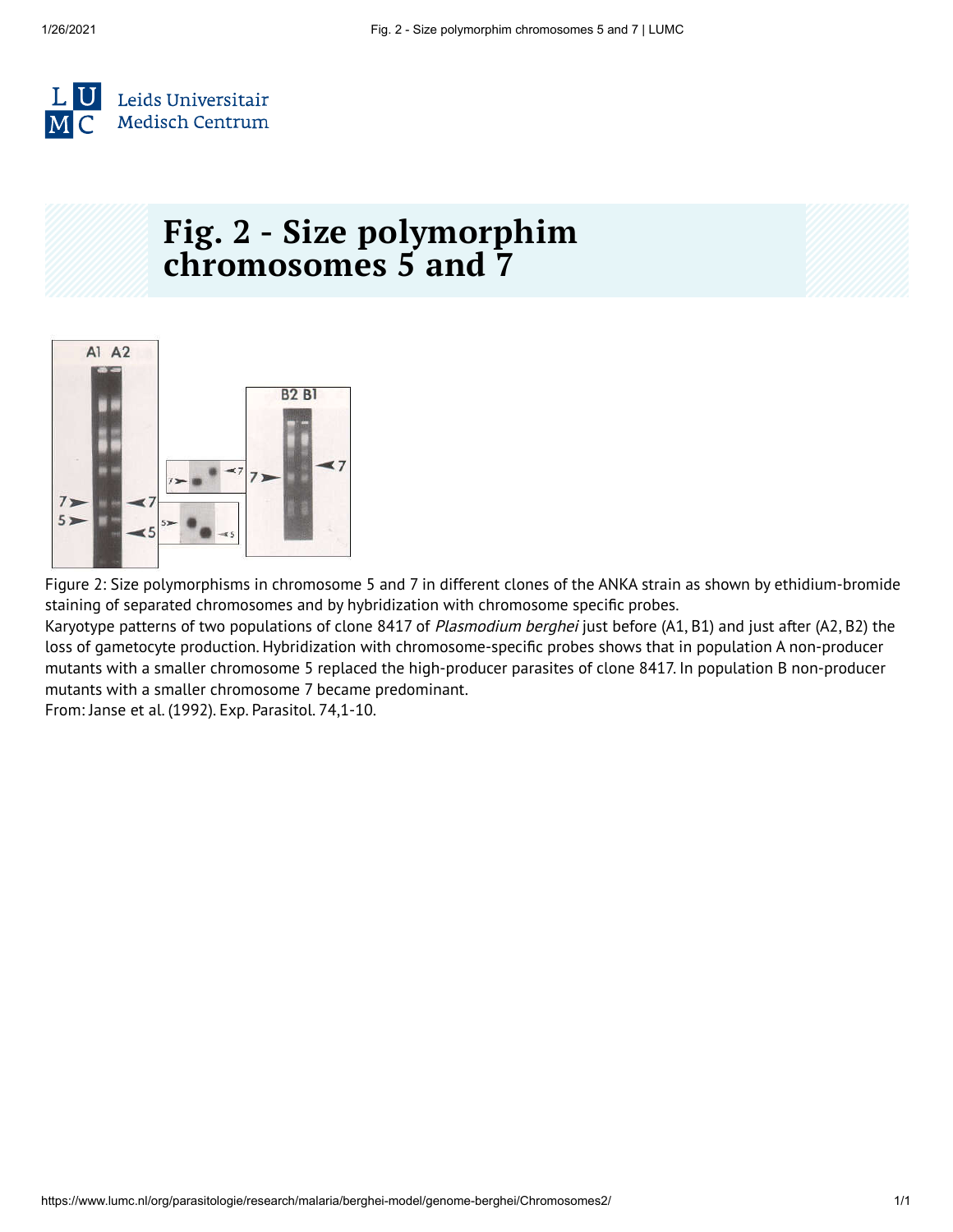

### **Fig. 3 - Size and number of rodent parasites chromosomes**

| P. berghei            |                  |                             | P. v. vinckci   |                        |                                  | P. c. chabaudi |                                   |                                        |                          | P. y. yoelil |                                                               |  |
|-----------------------|------------------|-----------------------------|-----------------|------------------------|----------------------------------|----------------|-----------------------------------|----------------------------------------|--------------------------|--------------|---------------------------------------------------------------|--|
| 14<br>13 <sup>1</sup> |                  | $- 14, 1-2$<br>$13, 1-3$    | $13 - 14$ 20000 |                        | $\frac{14}{13}$ , $\frac{1}{13}$ |                | $\frac{13}{14}$                   | $13, 1-3$<br>$14.1 - 2$                | $^{14}_{13}$<br>$9 - 11$ | E            | $\frac{14}{13}$ , $\frac{12}{13}$<br>$12, 1-3$<br>$9-11, 1-6$ |  |
| $9 - 11$              |                  | $12 = 12, 1-3$<br>9-11, 1-6 | 12 <sup>1</sup> |                        | 12, 1-3                          | $10 - 12$      |                                   | $12, 1-3$                              | 8 <sub>1</sub>           |              | $= 8,1-3$                                                     |  |
| ī,                    | $8 \equiv 8,1-3$ |                             | $9 - 11$        | <b>SHIFT</b>           | $9-11, 1-6$<br>8, 3 RNApolli     |                | 8.9 mmm                           | $9-11, 1, 6$<br>8, 1-3<br>7, 2 SSUrRNA |                          |              |                                                               |  |
| 7                     |                  | $- 7, 1-6$                  |                 | $-$                    | $8, 1-2$                         |                |                                   | $7, 1, 3-6$                            |                          | 5,6 20000    | 5.13                                                          |  |
| 6                     | $5 = 5,1-5$      | $-6.1-3$                    |                 | $\frac{6}{5}$ $\equiv$ | $8, 1 - 3$<br>$5, 1-5$           |                | $6 = 6,1-3$                       |                                        |                          | 4.7 2022     | $\frac{7}{4}$ , 1-8                                           |  |
|                       |                  |                             |                 |                        |                                  |                | $5 = 5,1-5$                       |                                        |                          | $2,3$ most   | $\frac{3}{2}$ <sup>1-2</sup>                                  |  |
| 4<br>$\frac{3}{2}$    |                  | $4.1-3$<br>$3, 1-2$<br>2.1  |                 | $3 \equiv 3, 1-2$      | $7, 1 - 6$<br>$4, 1 - 3$         |                | $4 = 4.13$<br>$3 \equiv 3, 1-2$   |                                        |                          | $1 - 11$     |                                                               |  |
|                       |                  | 1,1                         |                 | 1.2 mm                 | $^{2,1}_{1,1}$                   |                | $1,2$ $\frac{1}{2}$ $\frac{2}{1}$ |                                        |                          |              |                                                               |  |

Figure 3: Size and numbering of the 14 chromosomes of P. berghei and the other three murine malaria parasites. A. Schematic representation of the karyotypes and the location and linkage of probes on different chromosomes of four species of Plasmodium. Chromosomes were separated by pulsed field gel electrophoresis (FIGE of CHEF conditions). The number of chromosomes in groups of co-migrating chromosomes in pulsed field gels was determined as described in Fig. B. The karyotype of clone 8417 of the ANKA strain of P. berghei (see Fig.B) is used as the reference karyotype to number the chromosomes (see left hand side of the karyotypes). The chromosomal location of the probes was established by hybridization of radio-labelled probes to the chromosomes (see right-hand side of the karyotype for the numbers of the probes). The three genes which show a deviant location compared to the conserved location and linkage of most genes are boxed.



B. Schematic representation of the karyotypes and the total number of chromosomes of four species of Plasmodium. The total number of chromosomes have been established by separation of chromosomes by pulsed field gel electrophoresis (both FIGE and CHEF conditions). In each species several of the 14 chromosomes have the same size and co-migrate as a group in pulsed field gels. The exact number of the chromosomes in all those groups (see the number at the left hand side of the karyotypes) was established by counting the number of telomeric fragments after digestion of the chromosomes by ApaI .

From: Janse et al. (1994). Mol. Biochem. Parasitol. 68, 285-96.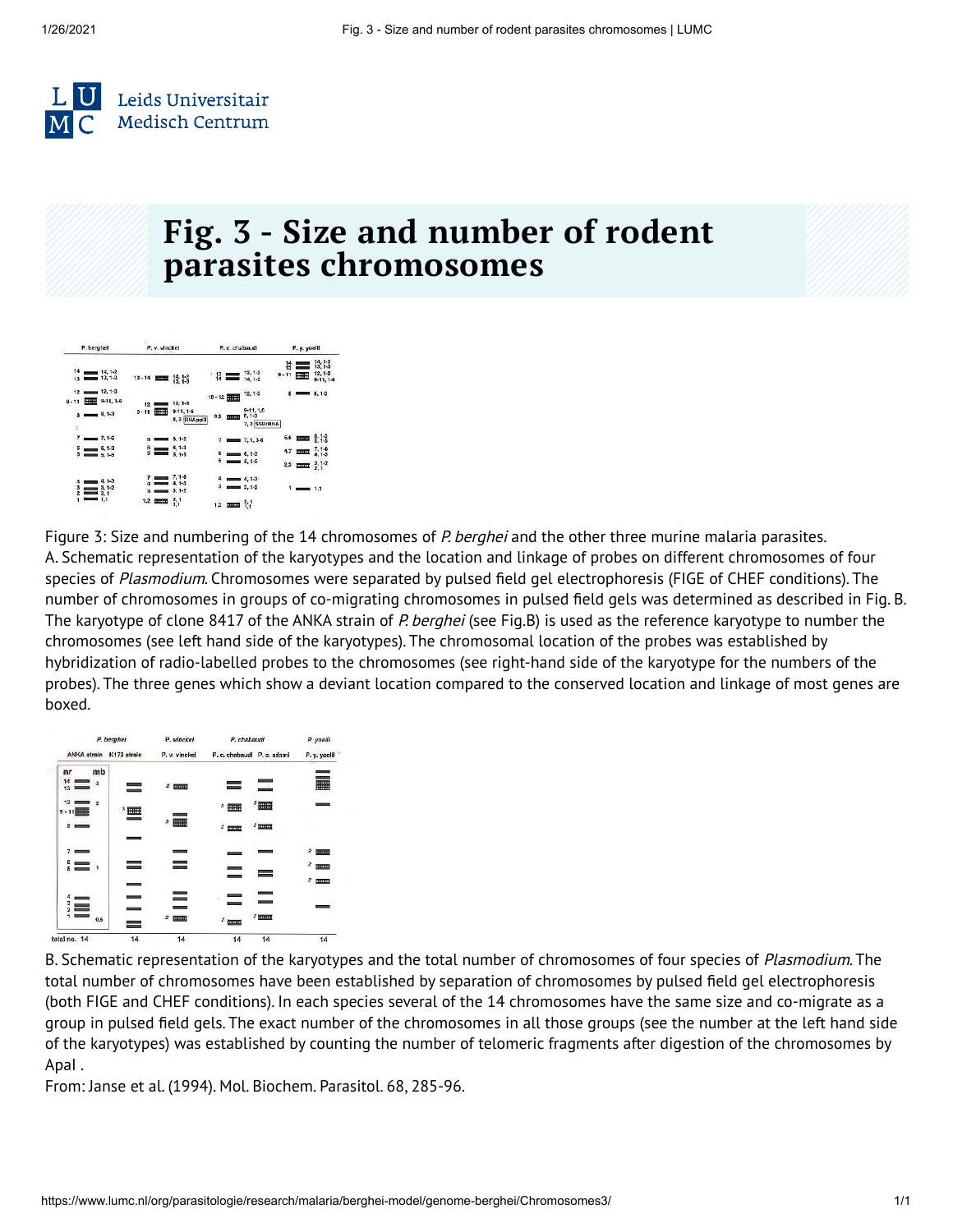

#### **Fig. 4 - Separation of chromosomes FIGE-CHEF**



Figure 4: Chromosomes separated by pulsed field gel electrophoresis (FIGE and CHEF) of P. berghei and the other three murine malaria parasites. Chromosomes are visualized by ethidium bromide staining of the gels. We use different electrophoresis conditions to optimally separate the different chromosomes.

FIGE conditions were used to separate the chromosomes in the complete size range from 0.5-3.5Mb (lanes a-j). Different CHEF conditions (lanes k-n) were used to separate chromosomes which co-migrate in groups under FIGE conditions. Lanes A-D: S. cerevisiae (A), P. bergheiK173 (B), P. berghei ANKA (C,D). (FIGE: 100h, 3.5 V cm-1, pulse time from 30-550 s). Lanes E-J: P. berghei ANKA (E), P. c. chabaudi (F,G), P.v. vinckei (H,I), P.y. yoelii (J). (FIGE: 90h, 3.5 V cm-1, pulse time from 60-500 s). Lanes K,L: P. berghei ANKA (CHEF: 24h, 80-120s pulse time; 24h, 130-180 pulse time; 24h, 180-240 pulse time; 4.5 V cm-1). Lanes M,N: P. berghei ANKA (M), P.v. vinckei (N). (CHEF: 60h, 500-700s pulse time; 25h, 300-500s pulse time; 3.5 V cm-1). From: Janse et al. (1994). Mol. Biochem. Parasitol. 68, 285-96.